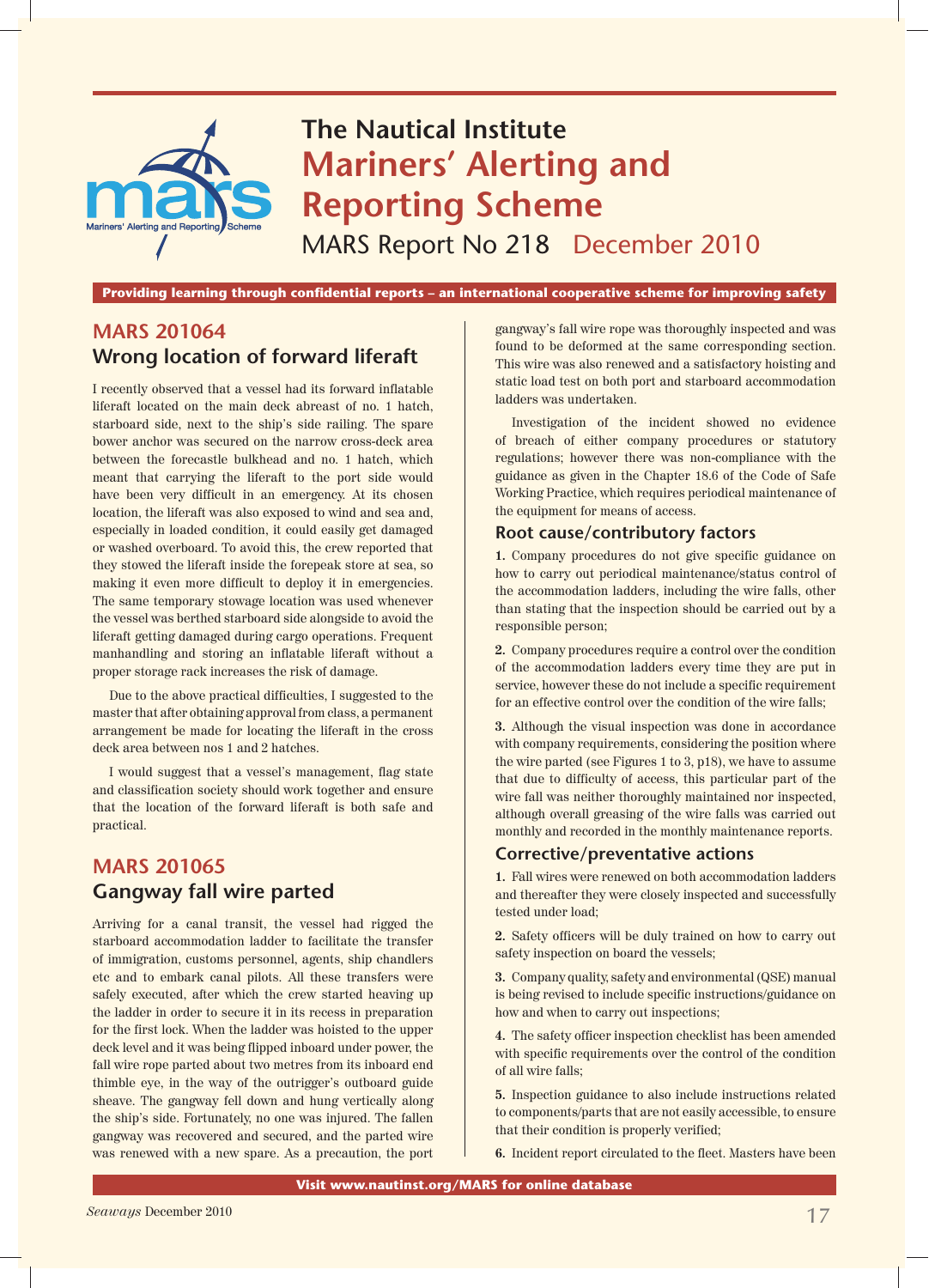instructed to include discussion about this incident at the next monthly QSE committee meeting minutes;

**7.** Analysis of this incident has been included in the agenda of future company seminars;

**8.** Vessels have been instructed to inspect fall wires and safely carry out both hoisting and static load tests of accommodation ladders immediately, report results and forward evidence of the condition status to the company;

**9.** Company's safety inspection check list has been upgraded in order to include specific instructions for the attending superintendent.

## **Lessons learnt**

**1.** Incidents are not necessarily more likely on older vessels. In this case, the vessel was less than two years old and the parted fall wire was manufactured about 27 months before its failure;

**2.** Components and parts of equipment that are not readily accessible must be inspected and maintained with particular care as they may deteriorate faster than the rest of the system.



 Figure 1: Stowed ▲gangway with outrigger housed against stopper post



▲ Figure 2: Gangway being hoisted, approaching 'flipping' point, when the system will be subjected to maximum stresses



▲ Figure 3: Port gangway wire fall showing deformation

**Editor's note:** In this arrangement, the wire fall will have permanent high stress-points on the sections in way of the sheaves when the winch begins flipping the gangway and outrigger together. This perhaps explains why the fall wire parted precisely at that time and location. Apart from the strain at these points, constant exposure to wind and sea and difficult access can prevent proper inspection and maintenance of the wire fall. A dry pivot bearing of outrigger can also impose additional load, so proper greasing and lubrication of all moving parts is important.

Finally, inadvertent over-tightening of gangway (and lifeboat) wire falls during stowage can impose excessive loads for long periods on the system.

It is not clear in the report if the gangway hoisting system was fitted with an operational limit switch. Such a safety device will ensure that during final stowing, the power is cut off before the system is overstressed due to operator error. The final tightening of wire falls must be always done manually and only efficient sea lashings must bear the dynamic loads at sea.

It is also suggested that the makers of the accommodation ladder and the wire falls be informed of the incident, with a request for a recalculation of maximum stress in the system. If appropriate, a larger diameter wire for the falls may have to be used. This will require the replacement of all sheaves as well.

# **MARS 201066 Bunker tanker truck damaged by falling cargo**

The vessel was discharging a cargo of steel plates with shore cranes alongside a quay. A bunker truck which had supplied bunkers to the vessel the previous evening remained parked alongside the vessel throughout the night. Its exit was blocked by the discharged cargo which remained uncleared from the wharf. At about midnight, a wire sling belonging to the stevedoring company, which was in use to discharge the steel plates, parted, and the falling steel plate fell on to the quay, striking the bunker truck, but fortunately causing only a small dent. (If the impact had been more direct, the steel plate could have pierced the tank, and also provided the energy to ignite the flammable mixture of fuel vapour and air which would have formed within the truck's empty tanks – **Editor**.)

On being informed, the master and OOW arrived at the scene. There was no sign that anybody had been injured and the dent damage on the truck was superficial. The master noted a protest and requested the agent and stevedore to come on board to sign it; but when they eventually arrived, some nine hours after the incident, they ignored the note, saying there was no injury or damage. However, later that evening, the bunker company representative boarded the vessel and requested the master to sign a letter of responsibility for alleged injury to the driver and damaged truck. With support coming from the representatives of the stevedoring company, charterer, P&I club, the master stated that the vessel could not be held responsible for the incident, and accordingly, he refused to sign it.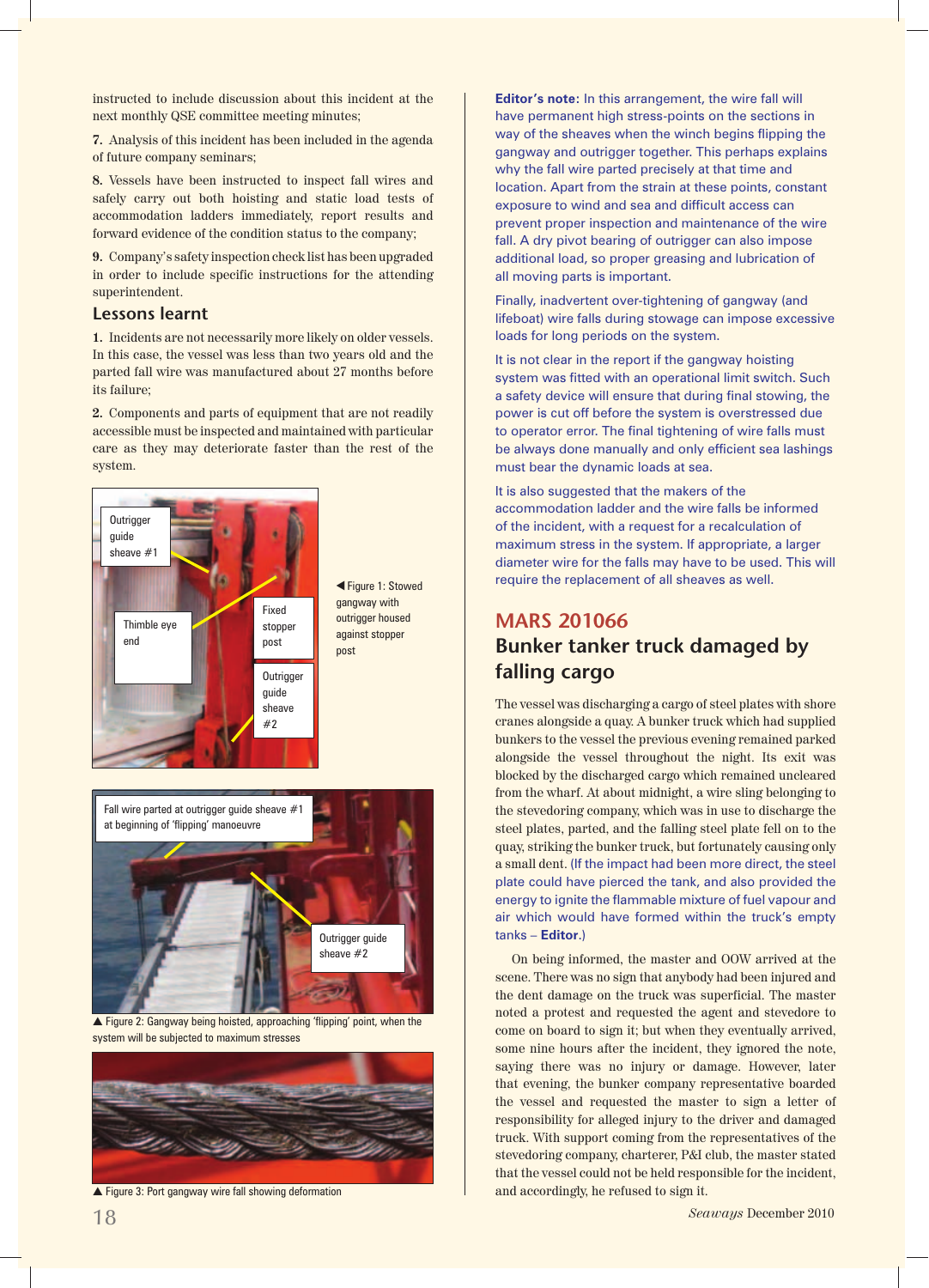## **Root cause/contributory factors**

**1.** Lack of coordination between ship's staff, stevedores and bunker supplier, relating to the initial positioning of the bunker truck;

**2.** Failure on the part of the stevedores to clear discharged cargo from the wharf;

**3.** Poor condition of the wire rope sling being used for discharge of steel plates;

**4.** Lack of safety awareness and poor safety standards on the part of stevedores and bunker suppliers;

**5.** Unsatisfactory watchkeeping and supervisory standards by ship staff.

## **Corrective actions**

**1.** Bunker truck was removed from the quay after the incident;

**2.** Stevedores replaced the wire slings with chain slings;

**3.** Master summoned the local P&I club representative;

**4.** Ship's staff instructed the stevedores to be more safety conscious and ensure no person or vehicle to come directly under the cargo hook at any time.

## **Preventative actions/recommendations**

**1.** The master held a safety meeting and discussed this incident in detail. The ship's staff were reminded to report all unsafe acts by stevedores immediately to C/O and master. If required, cargo work can be suspended until safety is restored by stevedores;

**2.** During cargo operations, more stringent deck watches to be maintained with proper supervision of cargo operations;

**3.** Management to be informed immediately whenever an incident/accident occurs, even if it appears that vessel is not liable, in order to obtain immediate guidance;

**4.** P&I club representative should be summoned immediately after an incident/accident occurs;

**5.** Report shared with the industry.

# **MARS 201067 Burn injury from incinerator flashback**

On one of our vessels, the fourth engineer suffered burn injuries while operating the incinerator. When burning sludge along with garbage, he noticed that the flame visible through the sight glass was not good enough and felt that he should add some engine room waste, comprising oily jute and rags, to increase the flame. While the incinerator was still in operation, he opened the door to admit more waste for burning. A flashback from the combustion space caused burns on face, hair, hands and legs.

Even though the vessel was at sea, he was fortunate, since the burns were of second degree and restricted to small areas of his body. With the help of radio medical advice and treatment on board, he made a fast recovery although his injuries have left permanent scars on the face and affected limbs.

#### **Lessons learnt**

All engineers who operate incinerators and boilers must be fully aware of the venting requirements before and after firing the burner, and the possibility of flashback from the furnace space when opening the door.

# **MARS 201068 Fire due to improper oxy-acetylene rig**

On one of our vessels, a fire occurred in the masthouse where oxygen and acetylene cylinders were stored. Hot work was being carried out on the windlass drum, which required intensive heating. For this purpose, the engineers had arranged two gas torches in tandem, connecting them in parallel from the same pair of gas cylinders by temporarily fitting non-standard 'tee joints' at the regulator valves. At some time, during the hot work, it was decided to use one gas torch to carry out brazing repair work on the other torch while it was still connected to the pressurised gas hoses. Flashback from the torch being heated travelled through the hoses up to the masthouse, rupturing the hoses at the regulator valve connections and causing a fire inside. Fortunately, the backfire arrestors on the regulators prevented a major explosion of the cylinders.

## **Corrective/preventative actions**

Ships' crews in the fleet instructed to:

**1.** Comply with manufacturers' specifications for flashback arrestors to be fitted on hoses at the torch and for backfire arrestors at the cylinder valve regulators;

**2.** Strictly avoid carrying out unauthorised modifications to hot work equipment;

**3.** Never attempt repairs on pressurised oxy-acetylene equipment. All maintenance to be done only after safely dismantling components and strictly as per makers' service manual.

# **MARS 201069 Burn injury from faulty oxy-acetylene equipment**

A crew member was preparing to carry out a gas welding operation. However, soon after the torch was ignited, the acetylene hose came off the gas torch and a flame erupted from the open hose end, burning his left hand and forearm.

## **Results of investigation**

**1.** The pressure setting for the oxygen and acetylene was correct for the operation;

**2.** The hose and equipment were visually inspected prior to the operation of the equipment;

**3.** It appears that due to unnoticed damage to the acetylene hose at the crimped terminal on the torch, it parted at the connector;

**4.** The injured person did not wear designated welding gloves for the operation;

**5.** The injured person's boiler suit sleeves were rolled down for the operation.